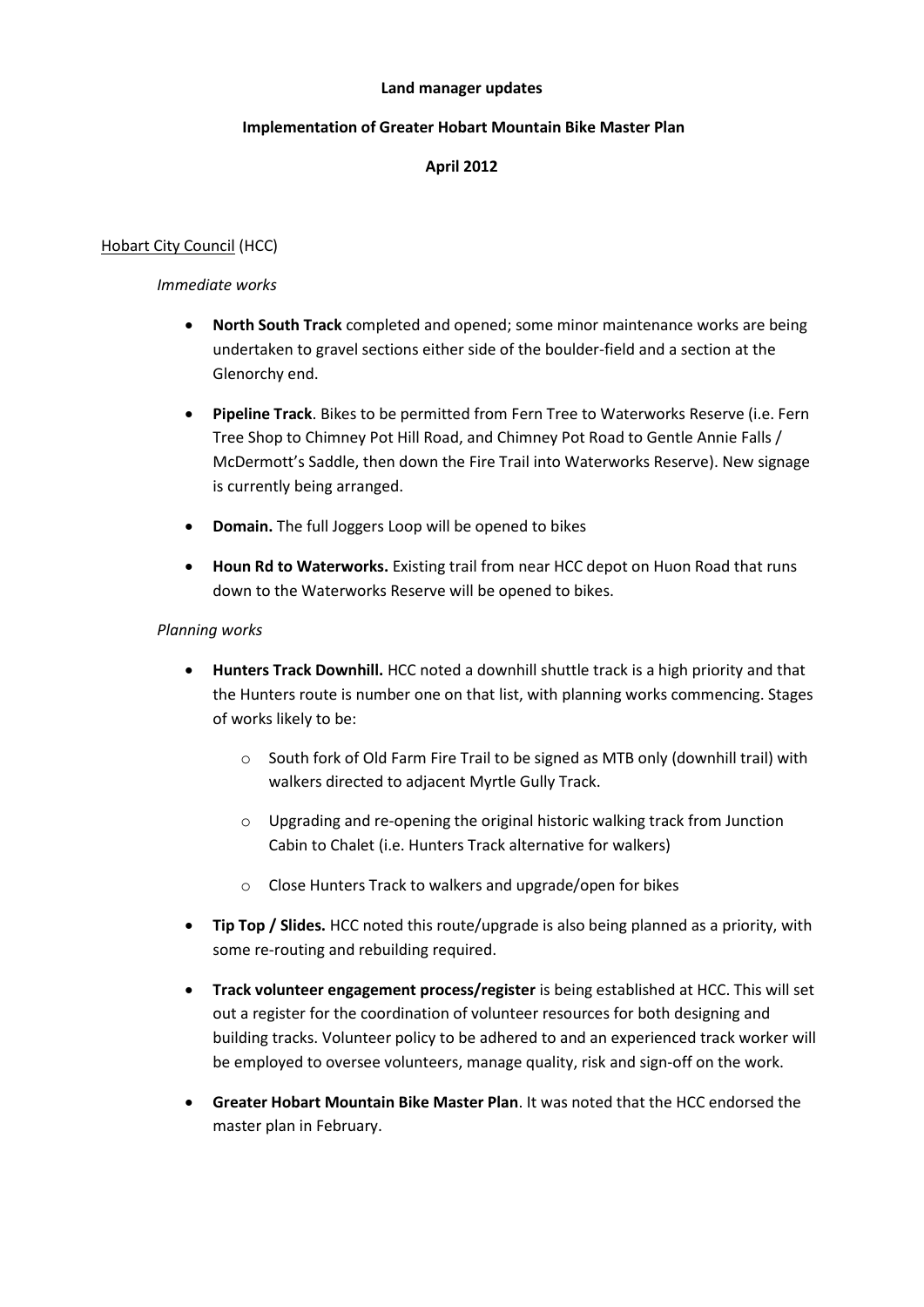## Kingborough Council (KC)

### *Immediate works*

 **Kingborough Mountain Bike Park.** First stage of works almost completed including approximately 2.5 km of intermediate and beginner trails, a short children's/beginner loop, and dirt jumps.

Future stage to include a skills development area, a more advanced trail section and a pump track, which will be progressed when funding allows.

### *Planning works*

- Updating **Kingborough Tracks and Trails Action Plan** to include the mountain biking elements within the master plan.
- **Hobart to Dover Regional Trail**. Continuing to investigate potential linkages, particularly section from Kingborough Sports Centre to Margate.
- **Westringia Trail**. Initiating investigations into formalising this route (requires private landowner permission). KC noted this could be an important route linking key riding area of Mt Wellington to Kingston and coming out very close to the location of the Kingborough Mountain Bike Park that is under construction.
- **Nierinna Creek Trail**. Fixing up promotions that currently advise no-bikes. Noting trail provides connection to popular mountain bike route on Kaoota Tramway Trail.
- **Greater Hobart Mountain Bike Master Plan**. It was noted that the KC endorsed the master plan in March/April.

### Clarence City Council (CCC)

### *Immediate works*

- **Clarence Mountain Bike Park**. A formal Caretaker Program has commenced at the park being overseen by Simon French at Dirt Art. Current works focused on trail maintenance/drainage and weeding. 4-Cross course also to be converted into a flow trail.
- Clint also reported that he is in the final stages of the formalising a **volunteer trail care group for the greater Meehan Range** with Parks and Wildlife Service. The group will initially focus on trail maintenance in and around the Belbins Road area and begin works on the Skyline Link Trail.

### *Planning works*

 **Tangara Trail.** CCC noted that the Tangara Trail Management Plan is under development and will soon go up to council for endorsement. Whole of Tangara Trail to be promoted as multi-use including mountain bikes.